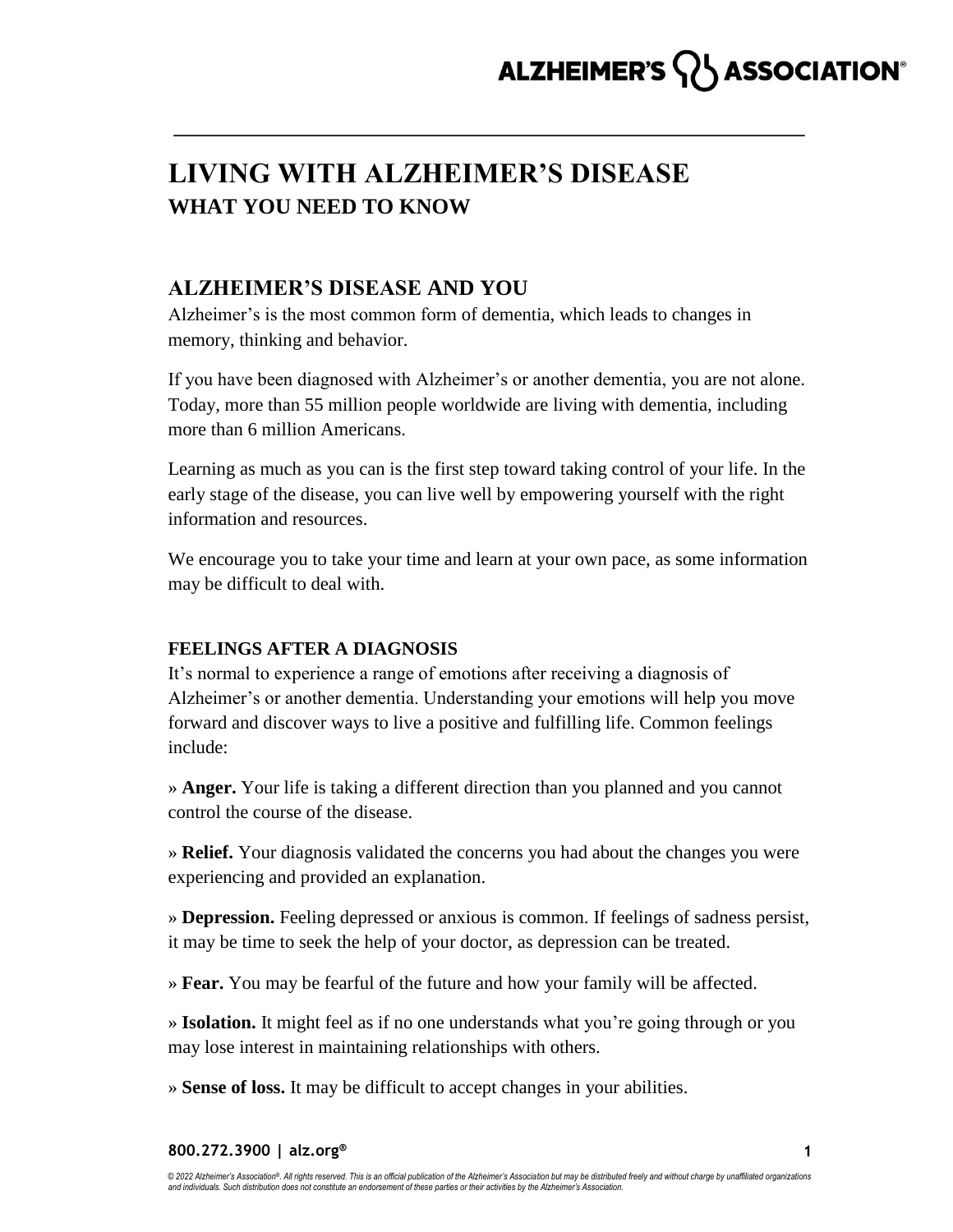#### **SADNESS OR DEPRESSION?**

Visit **alz.org/takecare** to learn the warning signs of depression. Talk to your doctor if you or others are concerned about your emotional well-being.

#### **Take care of your emotional needs**

Although it can be difficult, taking care of your emotional needs can help you come to terms with your diagnosis and feelings. The following tips may be helpful:

- Write down your thoughts in a journal.
- Share your feelings openly and honestly with family members and friends.
- Surround yourself with support.
	- $\circ$  Join ALZConnected<sup>®</sup> (alzconnected.org), our online community, to connect with other individuals living in the early stages of Alzheimer's.
	- o Join an early-stage support group, which can provide you with a safe and supportive peer environment. Call 800.272.3900 or visit alz.org/CRF to find a group in your area.
- Stay engaged by continuing to do activities you enjoy for as long as you're able, or consider trying new ones.
- Take time to feel sad, mourn and grieve.

## **DISEASE PROGRESSION**

Alzheimer's affects everyone differently. By learning what to expect as the disease progresses, you can reduce the fear of the unknown and develop a strategy to help you manage the challenges you may face.

Alzheimer's usually progresses slowly with the severity of symptoms increasing over time. There are five stages of the disease:

- Asymptomatic (no symptoms, but may have biological changes in the brain)
- Mild cognitive impairment (MCI) due to Alzheimer's
- Early stage (mild dementia due to Alzheimer's disease)
- Middle stage (moderate dementia due to Alzheimer's disease)
- Late stage (severe dementia due to Alzheimer's disease)

Because the disease affects people in different ways, the rate of progression will vary.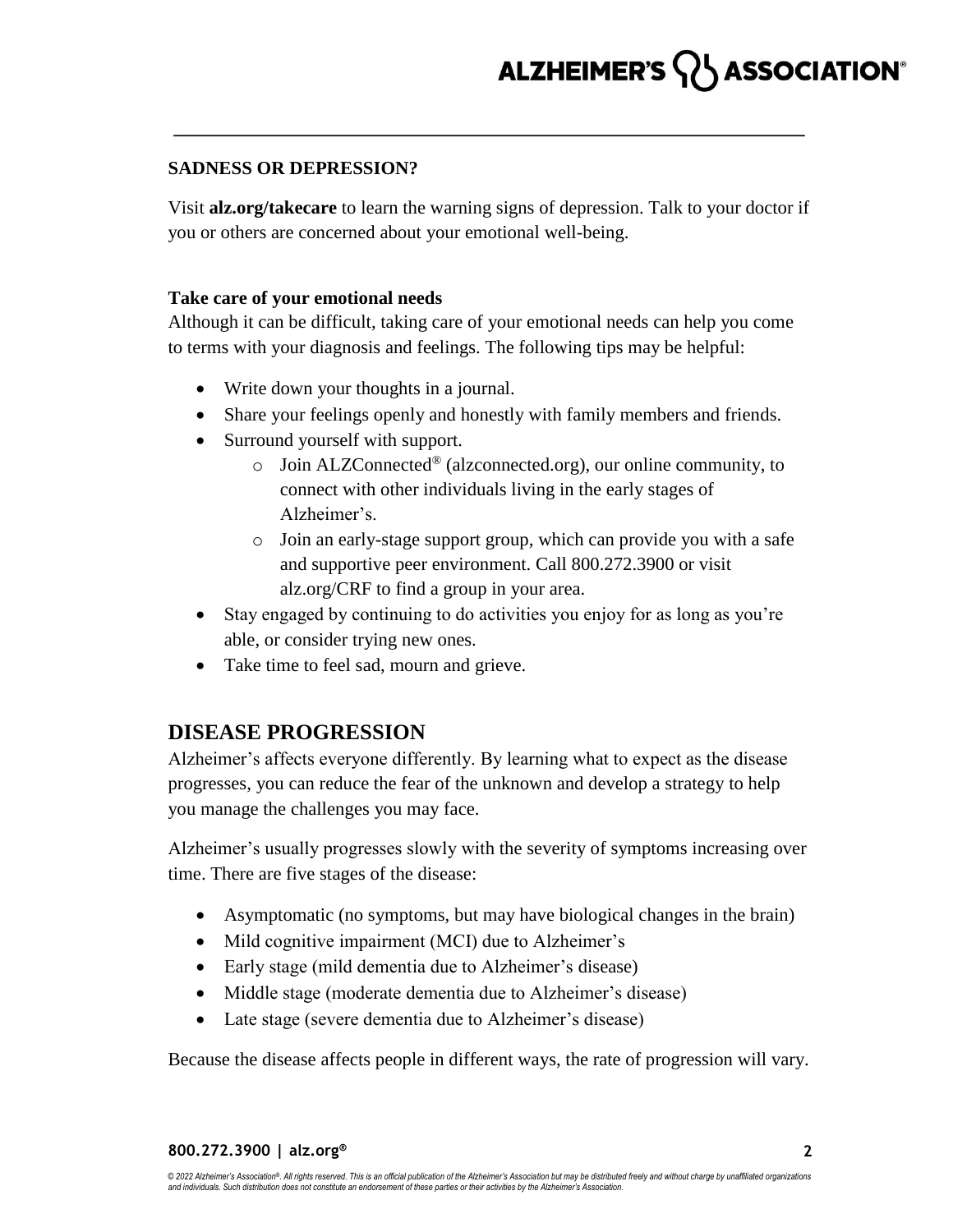#### **Mild cognitive impairment (MCI) due to Alzheimer's disease**

An early stage of the disease is MCI due to Alzheimer's disease. During this stage, you may notice changes in your memory, thinking and reasoning. You will still be able to perform most of your daily responsibilities and activities. Common symptoms of MCI due to Alzheimer's disease include:

- Forgetting important information such as appointments, conversations or recent events.
- Difficulty with making sound decisions, judging the time or recalling a sequence of steps needed to complete a complex task.

#### **Early stage (mild dementia due to Alzheimer's disease)**

Those with MCI due to Alzheimer's typically progress to the next stage of the disease, often referred to as early-stage Alzheimer's. You will start to experience symptoms that interfere with some daily activities. While you will still be able to perform many daily routines, these tasks may become more difficult over time. Friends, family or co-workers may notice changes. Common difficulties in the early stage may include:

- Problems coming up with the right word or name for something.
- Trouble remembering people's names after being introduced.
- Difficulty with familiar tasks.
- Forgetting something that was just read.
- Getting lost in familiar places.
- Increased trouble with planning or organizing.

#### **Middle stage (moderate dementia due to Alzheimer's disease)**

In the middle stage, symptoms are more noticeable and will interfere with many daily activities. This is typically the longest stage of the disease and can last for many years. Significant details about oneself and family may still be recalled, but gaps in memory and thinking are noticeable and assistance with daily tasks is required. Challenges can include:

- Forgetting events or one's own personal history.
- Feeling frustrated, angry or withdrawn, especially in socially or mentally challenging situations.
- Confusion about where you are or the day of the week.
- Trouble controlling bladder and bowels.
- Needing help to choose the right clothes for the weather or occasion.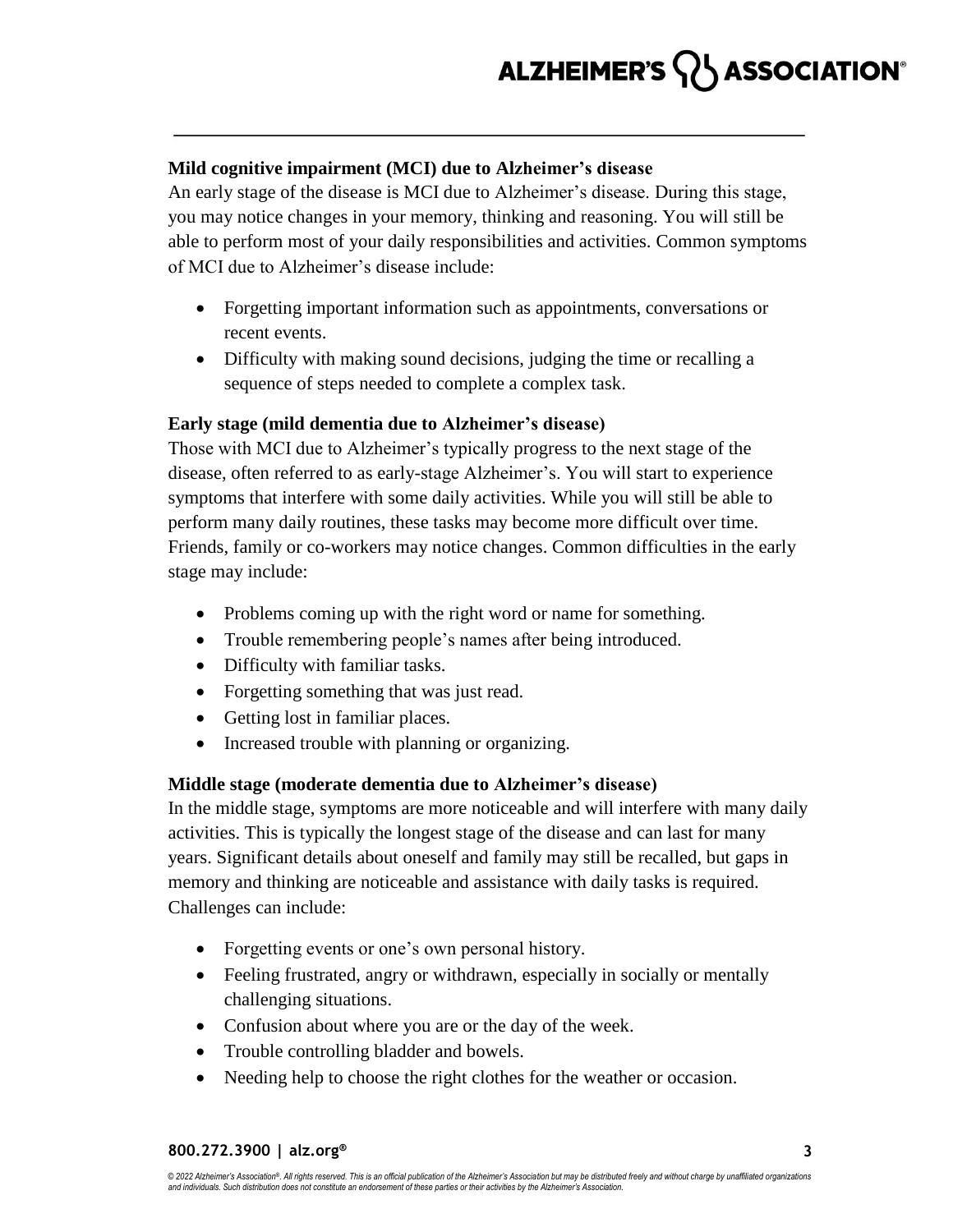- Changes in sleep patterns. This may include sleeping during the day and restlessness at night.
- A higher risk of wandering and becoming lost.
- Personality and behavioral changes, such as becoming suspicious or delusional, believing that others are lying, or, repeating a behavior over and over.

#### **Late stage (severe dementia due to Alzheimer's disease)**

In the late stage, symptoms are severe and will interfere with most daily activities. People in the late stage lose the ability to carry on a conversation, respond to the environment, and, eventually, control movement. Assistance or supervision is required to complete most daily personal care. People may be at at higher risk of infections, especially pneumonia. Changes in physical abilities will also worsen, affecting the ability to walk, sit and eventually, swallow.

## **TREATMENTS AND RESEARCH**

The more you know about Alzheimer's medications, the better prepared you will be to discuss them with your physician and make informed choices about your treatment plan.

Currently, there is no cure for Alzheimer's. One treatment is available to address the underlying biology of the disease. Other medications are commonly prescribed to treat symptoms, such as memory loss and confusion.

#### **Drugs that Treat Symptoms**

The following FDA-approved medications are prescribed to treat Alzheimer's symptoms.

| <b>DRUG NAME</b> |              | <b>BRAND NAME</b>     | <b>APPROVED FOR</b>                             | <b>POSSIBLE SIDE EFFECTS</b>                                                                    |
|------------------|--------------|-----------------------|-------------------------------------------------|-------------------------------------------------------------------------------------------------|
| 1.               | Donepezil    | Aricept <sup>®</sup>  | Mild to severe dementia<br>due to Alzheimer's   | Nausea, vomiting, loss of appetite,<br>muscle cramps, increased<br>frequency of bowel movements |
| 2.5              | Galantamine  | Razadyne <sup>®</sup> | Mild to moderate dementia<br>due to Alzheimer's | Nausea, vomiting, loss of appetite,<br>increased frequency of bowel<br>movements                |
| 3.               | Rivastigmine | $Exelon$ <sup>®</sup> | Mild to moderate dementia<br>due to Alzheimer's | Nausea, vomiting, loss of appetite,<br>increased frequency of bowel<br>movements                |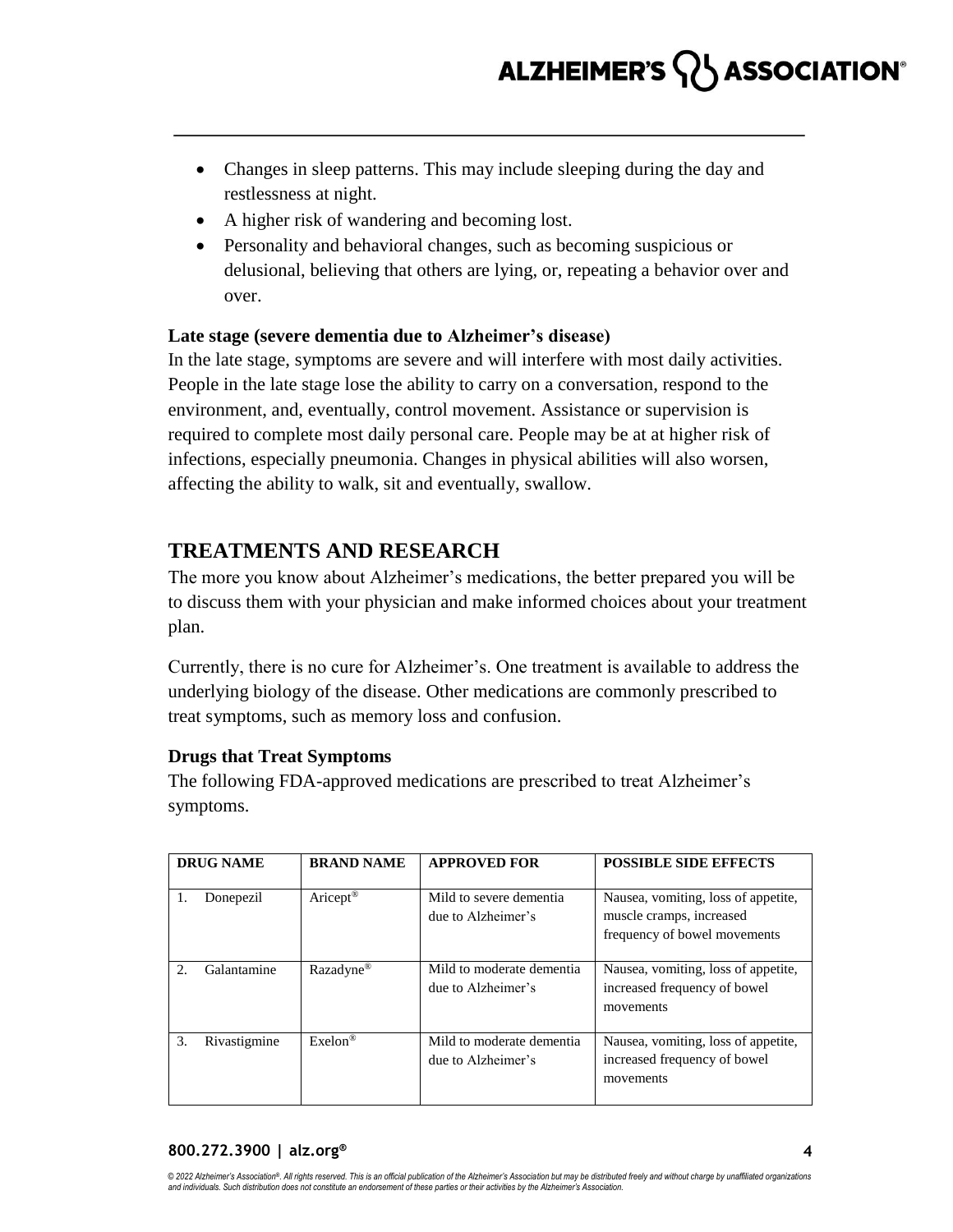## ASSOCIATION® **ALZHEIMER'S**

| 4. | Memantine                  | Namenda <sup>®</sup>  | Moderate to severe<br>dementia due to<br>Alzheimer's                                                            | Headache, constipation, confusion,<br>dizziness                                                                                                                                    |
|----|----------------------------|-----------------------|-----------------------------------------------------------------------------------------------------------------|------------------------------------------------------------------------------------------------------------------------------------------------------------------------------------|
| 5. | Donepezil and<br>memantine | Namzaric <sup>®</sup> | Moderate to severe<br>dementia due to<br>Alzheimer's                                                            | Nausea, vomiting, loss of appetite,<br>increased frequency of bowel<br>movements, headache,<br>constipation, confusion, dizziness                                                  |
| 6. | Suvorexant                 | Belsomra <sup>®</sup> | Insomnia, has been shown<br>to be effective in people<br>living with mild to<br>moderate Alzheimer's<br>disease | Impaired alertness and motor<br>coordination, worsening of<br>depression or suicidal thinking,<br>complex sleep behaviors, sleep<br>paralysis, compromised respiratory<br>function |

Donepezil, galantamine and rivastigmine are cholinesterase inhibitors, which treat symptoms related to memory, thinking, language, judgment and other thought processes. Memantine regulates the activity of a different chemical messenger in the brain that is also important for learning and memory. These two types of drugs work in different ways to help manage symptoms. The fifth drug on the chart combines donepezil (a cholinesterase inhibitor) with memantine (a glutamate regulator).

Alzheimer's affects more than just memory and thinking. A person's quality of life may be impacted by a variety of behavioral and psychological symptoms that accompany dementia, such as sleep changes. The last drug on the chart, suvorexant, can be prescribed to treat insomnia for individuals living with mild-to-moderate Alzheimer's.

These four types of drugs work in different ways to help manage symptoms. The effectiveness of the types of treatments varies from person to person. While they may temporarily help symptoms, they do not slow or stop brain changes that cause Alzheimer's to become more severe over time.

#### **Drugs That May Change Disease Progression**

In June 2021, aducanumab (Aduhelm™) was granted accelerated approval by the FDA for the treatment of Alzheimer's disease. While not a cure, aducanumab is the first treatment that addresses the underlying biology of Alzheimer's disease, rather than temporarily lessening symptoms. The FDA determined that aducanumab is reasonably likely to reduce cognitive and functional decline in people living with MCI due to Alzheimer's disease or early-stage/mild dementia due to Alzheimer's by removing amyloid — one of the hallmarks of Alzheimer's disease — from the brain. The most common side effects of aducanumab include amyloid-related imaging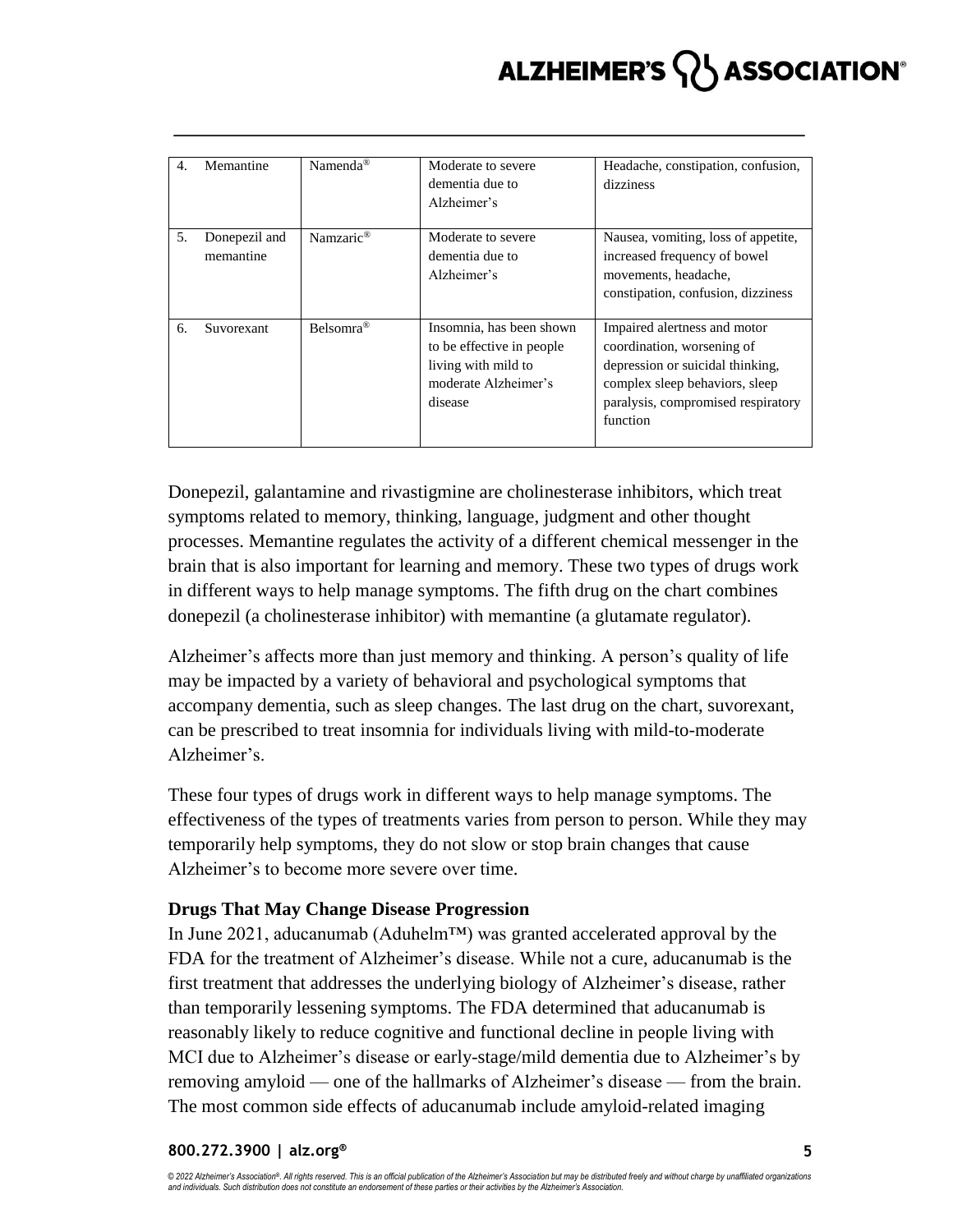abnormalities (ARIA), headache and fall. Medicare coverage of aducanumab is limited.

#### **Talk to Your Doctor**

When considering any medication, it is important to have a conversation with your doctor. Be sure to discuss all medications with your doctor to understand why they were prescribed and how to take them. To prevent drug interactions and unwanted side effects, make sure your physician, pharmacist and care team are aware of any over-the-counter and alternative remedies you are taking.

#### **Clinical studies**

As a person living with Alzheimer's, you have an opportunity to participate in clinical research. Some participants receive cutting-edge treatments and expert medical care. All participants provide valuable insight to help investigators accelerate research progress. It is important that people of all racial and ethnic backgrounds participate in clinical research so that any treatments discovered work for all populations.

Visit alz.org/TrialMatch to learn more about clinical studies and Alzheimer's Association TrialMatch®, a free, easy-to-use clinical studies matching service.

## **SHARING YOUR DIAGNOSIS**

As the disease progresses, you will need the support of those who know and understand you in order to cope with the challenges ahead. Some relationships may be tested when you reveal your diagnosis, but others may be strengthened.

It's normal to experience fear or discomfort. However, talking openly with those you trust is a powerful way to engage their support and educate them about the disease.

Some individuals choose to share their diagnosis with only their closest family and friends, while others are comfortable sharing it with a broader group of people. Assess your personal comfort level to determine your approach.

Negative reactions based on stigma or misconceptions about Alzheimer's may reflect a person's need for more time or education before he or she can respond to you in helpful ways. Allow your family and friends time to digest your news so everyone can move forward positively.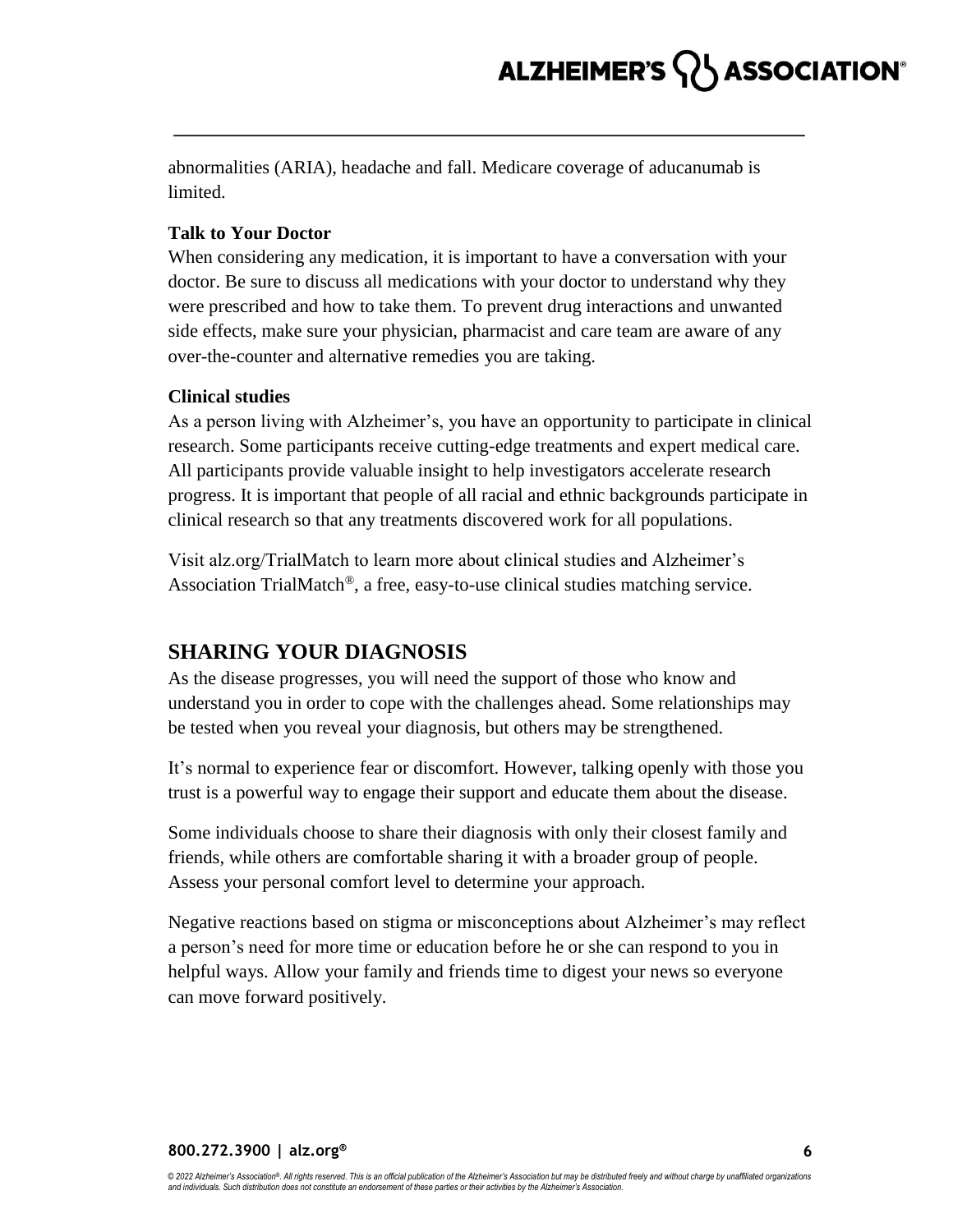### **DISCLOSING YOUR DIAGNOSIS** ADVICE FROM PEOPLE LIVING WITH ALZHEIMER'S

- You don't need to talk about everything in one sitting. If a person's reaction is difficult for you, consider continuing the conversation at a later time.
- It's important to keep the lines of communication open as the disease progresses. Your thoughts and feelings, as well as other people's, may change.
- Remind people that you're still the same person. Even though you're now living with an Alzheimer's diagnosis, what has made you close to each other continues unchanged.

Visit **alz.org/IHaveAlz** for more tips.

## **CHANGES IN RELATIONSHIPS**

After sharing your diagnosis, some people you were once close with may pull away. It can be hurtful to realize that certain family and friends you thought would be there for you can't meet your expectations. They may have discomfort about your diagnosis, since it may stir up fears about their own future. People who can't be a part of your support circle now may join later once they have time to adjust.

#### **Role changes**

Your roles and responsibilities will change as the disease progresses. Some of these changes — and how you may feel about them — include:

- **Loss of independence.** Some of your primary responsibilities may be passed on to someone else.
- **Less involvement.** Family members may have conversations or make plans for the future without your presence or feedback.
- **Concern.** You may worry about burdening others with caregiving roles or responsibilities you once managed.

#### **Asking for help**

It can be difficult, but adapting to changes and accepting help from others may help you remain independent longer. Be specific when asking for help. You will benefit from their support and they may gain fulfillment from helping you.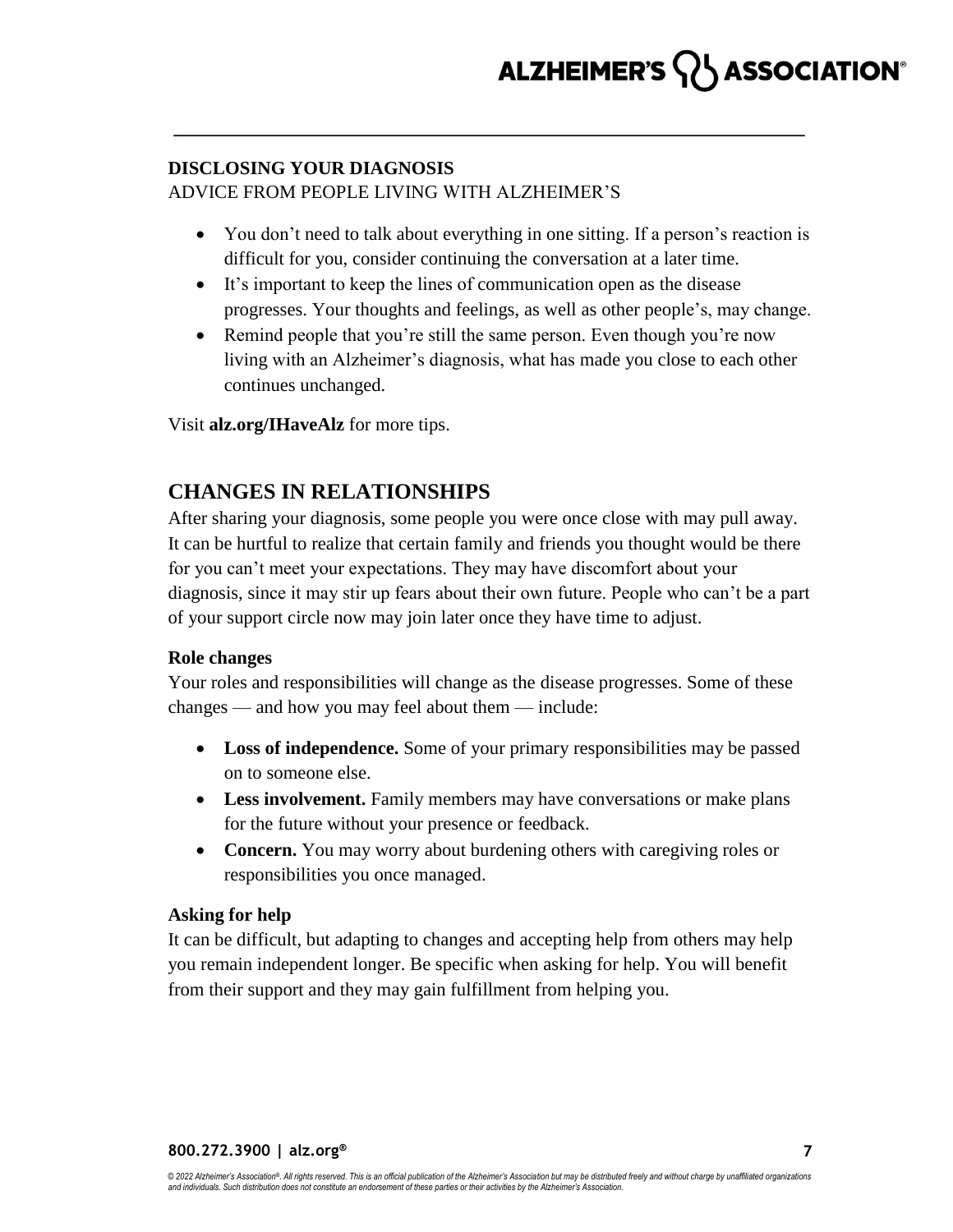#### **KEEP YOUR RELATIONSHIPS POSITIVE AND PRODUCTIVE**

- Be open about your feelings and experience living with the disease.
- Learn how to ask for help. Tell others what type of support you need and how they can assist.
- Re-evaluate your relationships. Don't dwell on people unable to support you or who don't provide a positive presence in your life. Give them time to adjust to your diagnosis and try not to take their behavior personally.

## **PLAN FOR YOUR FUTURE**

Putting legal, financial and safety plans in place after receiving your Alzheimer's diagnosis is extremely important. It may be difficult to look ahead to the future, but it's critical to keep sight of planning and conversations that should take place while you're in the early stages of the disease and can fully participate. Having future plans in place can also provide comfort and confidence to you and your family.

### **Legal plans**

Making legal plans will help ensure your wishes are met in regard to future health and end-of-life care. Although it can be emotional, you may find comfort in knowing that your expressed wishes will be followed and your family members will not be tasked with making difficult decisions when you no longer can.

Legal planning should include:

- Taking inventory of existing legal documents, reviewing them and making the necessary updates.
- Putting plans in place for future health care and long-term care.
- Establishing advance directives legal documents (e.g., durable power of attorney for health care and living will) that allow you to record your preferences regarding treatment and care, including your end-of-life wishes.

### **PREPARING IMPORTANT DOCUMENTS**

Many documents, including advance directives, can be prepared without the help of an attorney. However, if you are unsure about how to complete legal or financial documents, you may want to seek assistance from an attorney specializing in elder law and/or a financial advisor who is familiar with elder or long-term care planning.

Visit **alz.org/IHaveAlz** to learn more.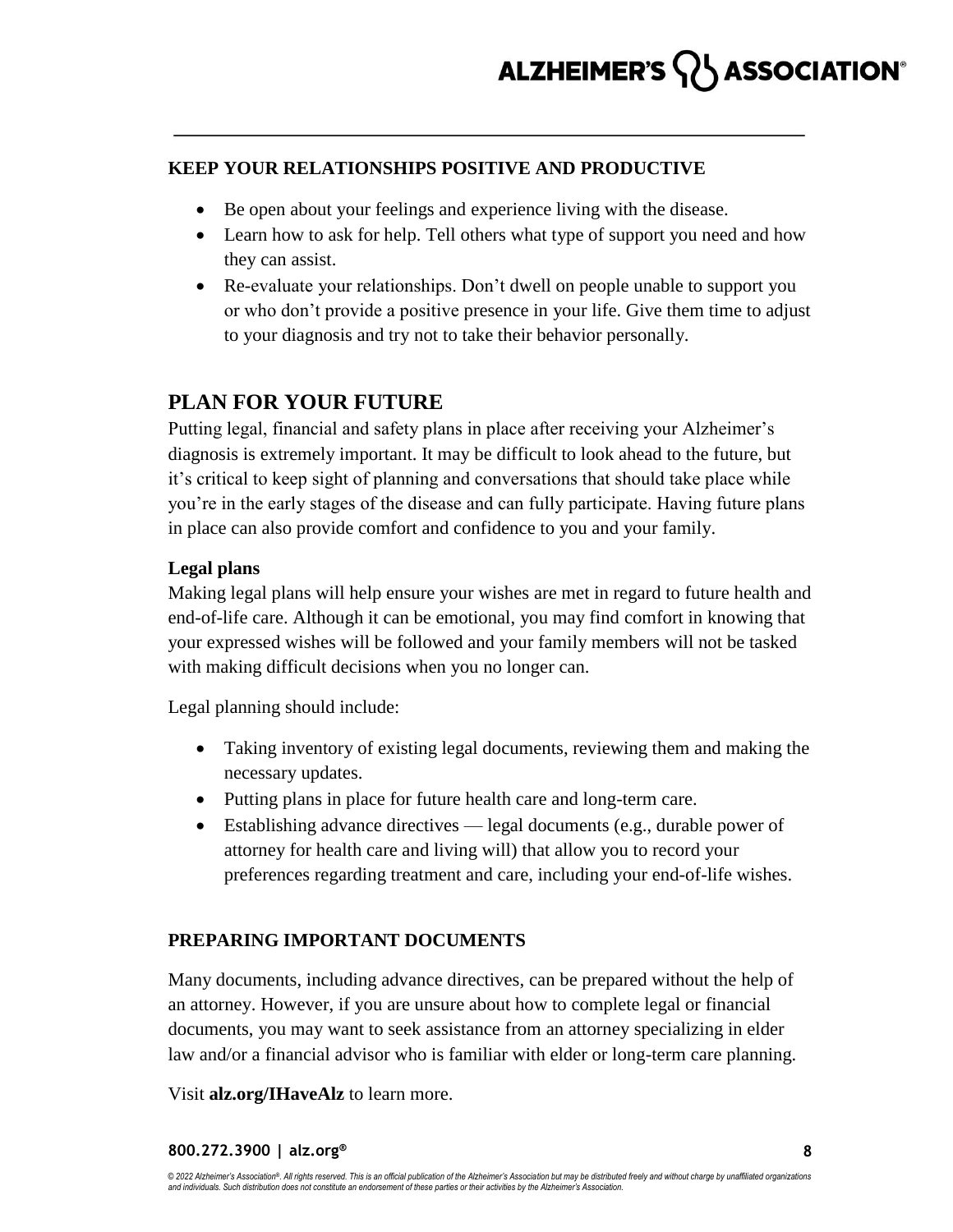# ALZHEIMER'S **ASSOCIATION**®

#### **Financial plans**

Financial planning often gets pushed aside because of the stress and fear the topic evokes. However, you can reduce this stress by planning ahead. To make a financial plan, you should:

- Organize your documents to take inventory of your assets and debts.
- Identify family members who should be included.
- Research potential care costs. Get started at alz.org/carecosts.
- See if you are eligible for government benefits that can help with prescription costs, transportation and meals.
- Review long-term care insurance to see how it can help with covering costs of future care.
- If you have served in the armed forces, consider any benefits for veterans.

#### **LEARN MORE ABOUT LEGAL AND FINANCIAL PLANNING**

- Call our **24/7 Helpline**: **800.272.3900**
- Visit **alz.org/IHaveAlz** for helpful information, tips and resources.
- Take our free program, *Managing Money*, online at **alz.org/education**.
- Visit **alz.org/publications** to download our *Money Matters* and *Legal Plans* topic sheets or call **800.272.3900** to request information.

#### **Safety plans**

In the early stages of the disease, you can still lead an independent life. However, there are some preparations you should make to help you remain independent as long as possible and ensure your safety as the disease progresses.

Addressing potential safety issues now can allow you to work with your family to prepare for difficult decisions later, including when to stop driving and when to consider services to help prevent wandering.

Visit **alz.org/safety** to learn more.

### **LIVE YOUR BEST LIFE**

You can live well with Alzheimer's, particularly in the early stages of the disease. Consider these tips to help you live your best life: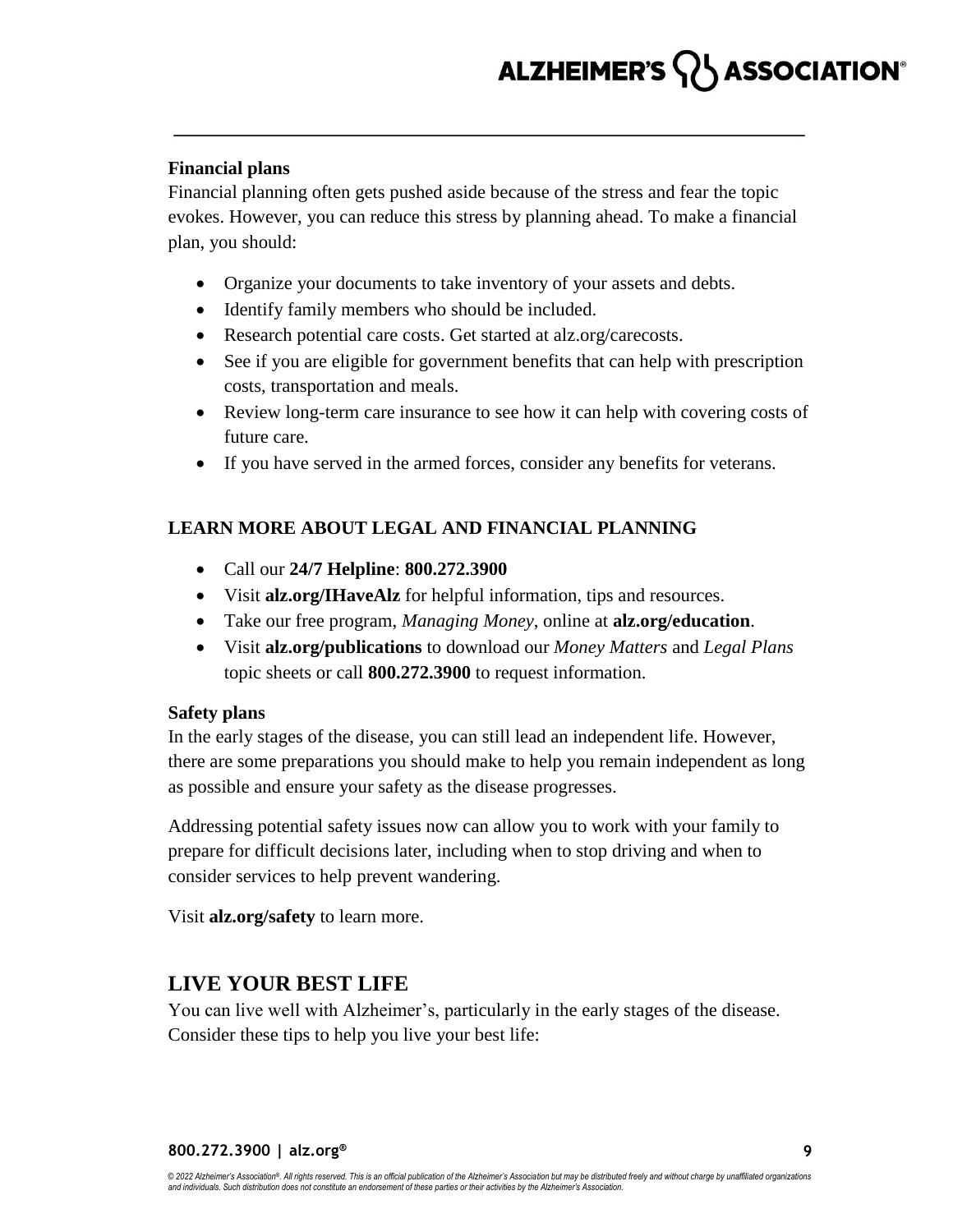#### **Take care of your body.**

Try to eat well and stay active. Visit your doctor regularly and rest when you are tired.

#### **Engage in mentally stimulating activities.**

Learning new information, taking a class or challenging yourself to try a new hobby or activity may help increase your brain activity.

#### **Connect with your feelings.**

Talking with friends or a counselor about your diagnosis can help you cope with difficult emotions.

 **Stay social.** Meet others living with Alzheimer's through **ALZConnected** (**alzconnected.org**) or a local support group (**alz.org/CRF**).

## **Explore your spiritual side.**

Focus on the pursuits that bring meaning to your life and help you experience peace.

#### **Daily living**

Things you once did easily will become increasingly difficult, such as maintaining a schedule or managing money. Accepting changes in your abilities and adopting coping skills can help restore balance to your daily life and reduce stress as you continue to live with the disease.

Tips for developing your own coping strategies:

**» Identify:** Make a list of tasks that have become more challenging. Focus on the activities that are most important in your daily life.

**» Prioritize:** Determine if the task is necessary. If so, consider asking for help.

**» Strategize:** Develop a daily routine and approach one task at a time.

What works well for one person may not work for another, and coping strategies that work one day may not work the next. Try to find which strategies work best for you in various situations.

Developing effective coping strategies can help you:

- Remain engaged and active.
- Respond to challenges that will maximize your independence and well-being.
- Gain a sense of control over your life.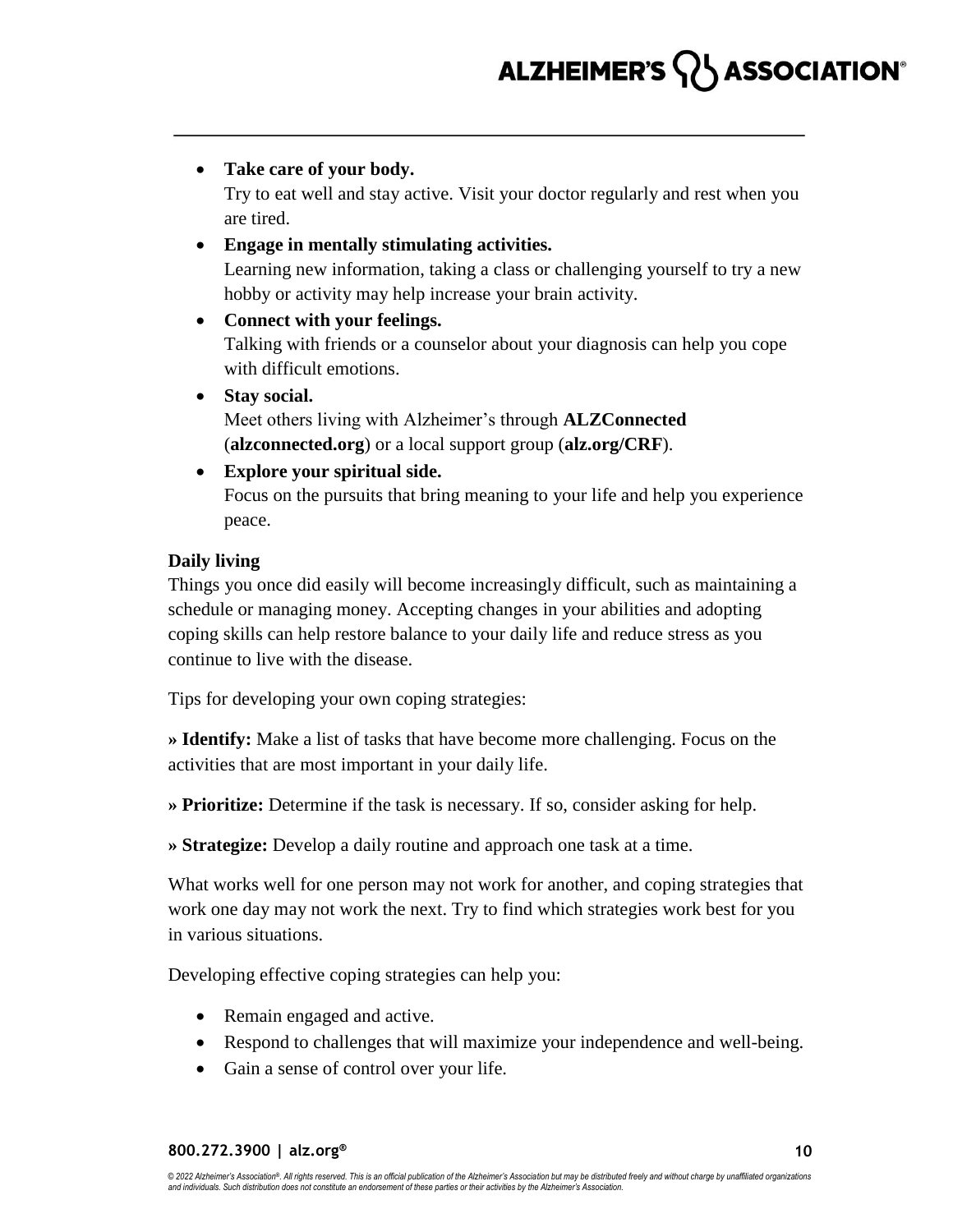To view a list of coping strategies developed by people living with the disease, visit **alz.org/dailylivingtips**.

### **TOOLS TO HELP YOU LIVE WELL**

Live Well Online Resources is a collection of free interactive tools that helps users navigate the personal and emotional challenges accompanying an Alzheimer's diagnosis and provides personalized steps for living well with the disease.

Visit **alz.org/livewell** to learn more.

#### **Reduce stress**

Living with Alzheimer's or another dementia can be overwhelming at times, which can affect your health and ability to function. Taking steps to reduce stress can help improve your concentration, decision-making ability and overall quality of life.

To help reduce stress:

**Identify sources of stress in your life.**

Remove yourself from these situations whenever possible.

- **Establish boundaries and let others know your limits.** What are you willing and unwilling to tolerate? Be as open as possible about this with others.
- **Change your environment.**

If you're in an environment that has too much stimulation and is causing you stress, take a break and find a quiet place to relax and regroup.

**Let it go.**

If something becomes too difficult for you, consider whether you need to complete it now or if you can return to it later.

## **GET INVOLVED**

Some individuals living with Alzheimer's have found that by getting involved and raising awareness about the disease, they can strengthen their sense of purpose and connection to others.

You have a unique opportunity to contribute to the Alzheimer's cause by turning your experience into inspiration. The Alzheimer's Association offers ways to join the fight by raising awareness and funds.